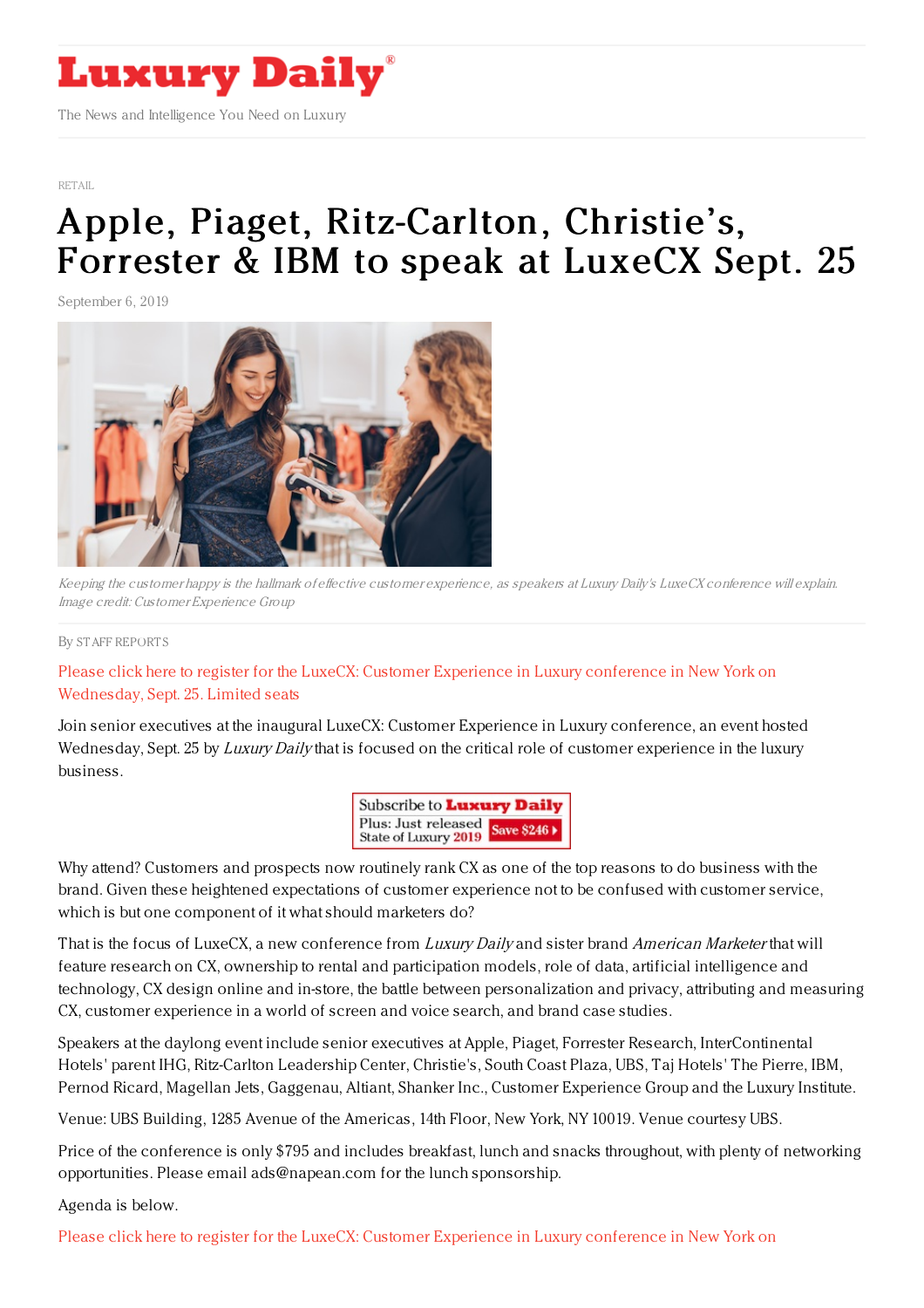#### Wednesday, Sept. 25. Limited seats

### AGENDA

LuxeCX: Customer Experience in Luxury

A Luxury Daily event focused on the critical role of customer experience in the luxury business

Date: Wednesday, Sept. 25, 2019

Venue: UBS Building, 1285 Avenue of the Americas, 14th Floor, New York, NY 10019

7:30 a.m. 8 a.m.

Breakfast and Registration

8 a.m. 8:15 a.m.

Welcome Address

Customer Experience is Differentiator in Sea of Sameness

## Speakers:

Mickey Alam Khan, editor in chief, Luxury Daily

Seth Rutman, vice president for wealth management, JPR Group, UBS International

 $8.15$  a.m. 9 a.m.

Opening Keynote

Unlocking the Power of Experience Excellence

More brands than ever are striving for better customer experience to improve or even just maintain loyalty. Customer expectations also seem to keep rising, making it an ever more daunting challenge to improve CX enough. Does better CX really drive loyalty? And do customers really expect more than they did in the past? Yes and yes. But how can brands shape experiences, since by their nature, the quality of an experience is in the eye of the beholder? And how do brands that are CX leaders manage to deliver great experiences? What is the role of emotion and storytelling in the quality of experiences, especially for luxury brands? And what specific competencies and concrete actions are required to create the right experiences reliably?

Speaker: David Truog, vice president and research director for CX/UX, Forrester

9 a.m. 9:45 a.m.

How and Why Customer Experience Needs to Change in the Digital Era

Many retailers' customer experience strategies are no longer as relevant. Clients are changing faster than retailers, brands and associates can keep up. What is missing from many retailers' approach is how to establish an emotional connection with clients. At the heart of the most successful companies are the customer service values that originated with the founder. What does it take for luxury retailers to create a successful customer service experience that can be scaled and is sustainable?

- What luxury retailers need to know about how high net-worth clients are changing
- Why successful client experiences need to be based on company values, not only standards
- How sellers can make an emotional connection with today's high net-worth clients
- What does it take to create authentic client relationships?
- How technology can help or hurt
- What is the unique role of boutique manager in the success of client experience?

## Speakers:

Missy Pool, head of flagship retail, Apple's Madison Avenue store

Yvonne Lynam, president for the Americas, Piaget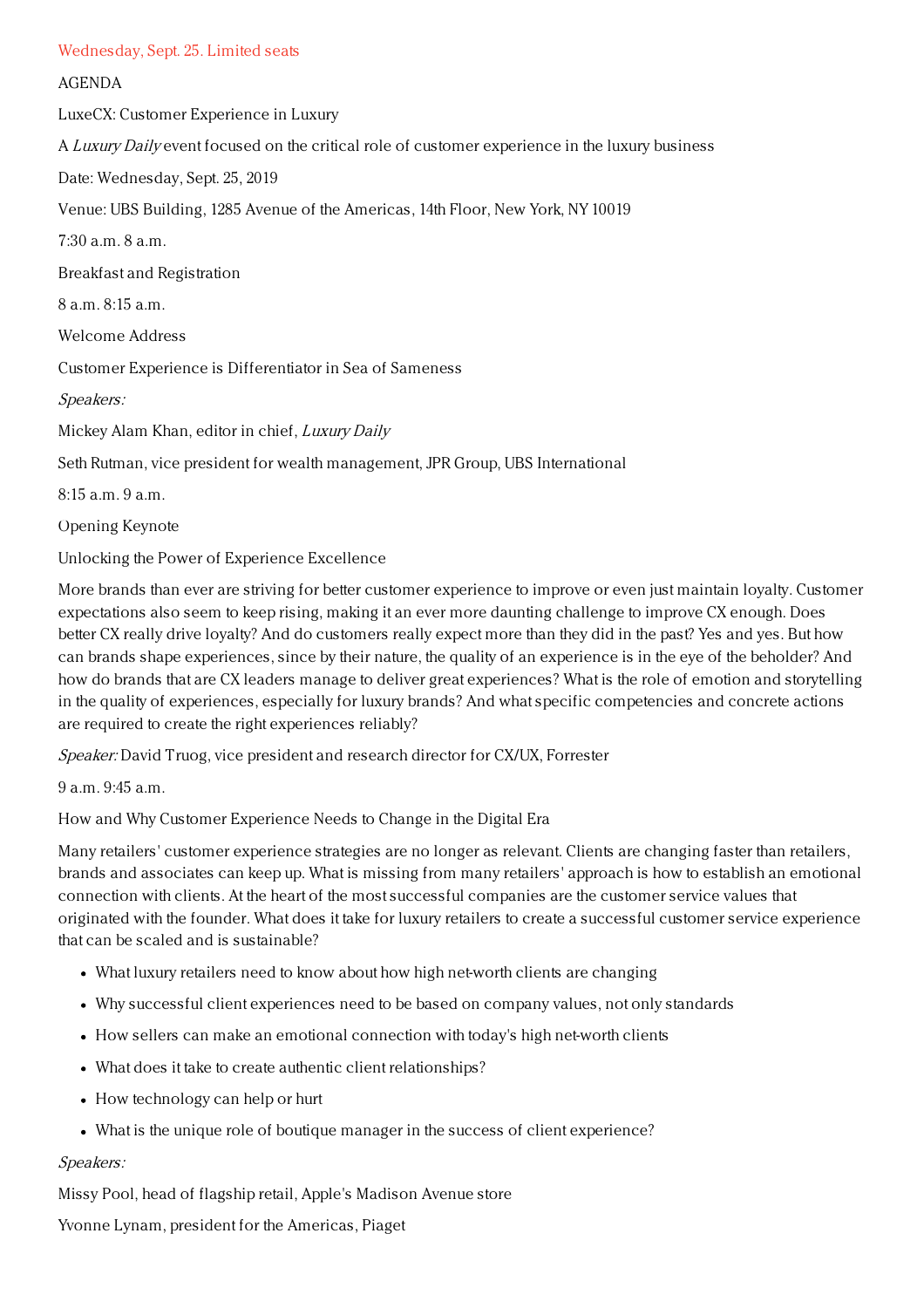Moderator: Martin Shanker, CEO, Shanker Inc.

9:45 a.m. 10 a.m.

Networking Break

 $10 a m$ .  $10:30 a m$ .

How to Drive a Successful Customer Experience Transformation

The importance of emotions in delivering a good customer experience cannot be underestimated. Defining the emotional intention is key, as are looking at key performance indicators (KPIs) and measuring what matters.

Speaker: Christophe Cas, CEO, Customer Experience Group

10:30 a.m. 11 a.m.

Delivering a Luxury Experience Driven by Data

Intelligent use of data, artificial intelligence and design can uplift the brand's online and in-store experience for customers and prospects. Case studies to prove that include smart ecommerce, re-inventing customer experience and digital real-time marketing for Bulgari and driving digital strategy, usability analytics and search engine optimization for Tiffany & Co.

Speaker: Elizabeth Kiehner, IBM Apex global Leader/IBM design principal

11 a.m. 11:30 a.m.

Harmonizing the Customer Experience with the Human Connection

Brands should now prioritize investments that capitalize on the resurgence of human connection to resonate with current and new consumers. How to build authentic relationships, stimulate community connections and create moments of immediate value for consumers all of which drive competitive advantage for The Ritz-Carlton hotel brand?

Speaker: Antonia Hock, global head, The Ritz-Carlton Leadership Center

11:30 a.m. 12:15 p.m.

Fireside Chats

Wealth Management: What Customer Service Means to Millennials

The extensive comfort with technology and its use in self-education makes millennials as a generation a most selfdirected group. In the context of affluent millennials on their path to wealth generation, how should financial brands create a need indeed, a trustworthy environment for financial advice and guidance? What does this group desire in terms of customer service and customer experience? How is the role of the financial advisor changing?

Speaker: Marielle Schurig, vice president for wealth management, UBS Financial Services

From B to C to Me to B: Optimization of Privacy and Personalization

Customers desire deep personalized experiences but feel creeped-out when marketers know everything about them, intercepting at every online and offline channel touch point to seek their attention. All-extracting technology and AI bring out fears of a dystopian future, but what is the line they should not cross? Also, critical innovations are beginning to emerge, and merge, that will put consumers and their respective trusted expert advisors back in the driver's seat of commerce. Brands beware: the future is full of paradox.

Speaker: Milton Pedraza, CEO, Luxury Institute

In conversation with Mickey Alam Khan, editor in chief, Luxury Daily

12:15 p.m. 1 p.m.

Networking Lunch

1 p.m. 1:30 p.m.

Anatomy of a Record-Setting Exhibition: The Maharajas & Mughal Magnificence Auction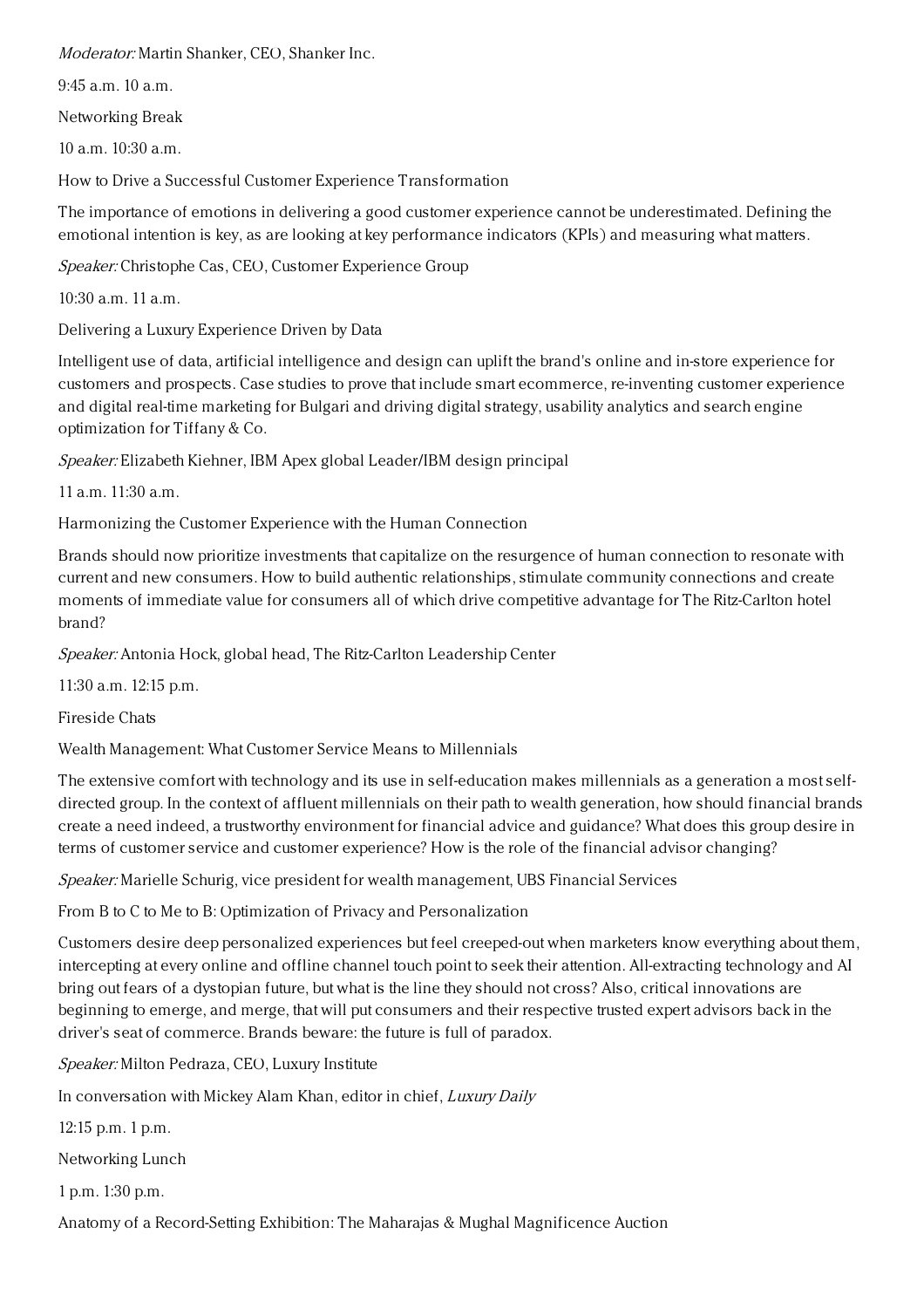Christie's realized a record \$109.3 million for its late spring "Maharajas & Mughal Magnificence" auction in New York. How did the auction house generate global interest in Indian imperial and royal jewelry, arms, paintings and objects? From the marketing and traveling exhibitions of the nearly 400 lots to enlisting influencers and PR and masterful auctioneering in the sale room, the auction primed the target audiences to deliver an outstanding customer experience that culminated in a marathon 12-hour session with bids from in-person attendees and via online and phone. Ninety-three percent of the lots sold by quantity and 92 percent by value all a testament to diligent preparation months ahead of the auction.

Speakers: Amy Wexler, chief marketing officer, Christie's

In conversation with Christie's jewelry specialist

1:30 p.m. 2 p.m.

Re-Imagining Customer Experience for Hospitality

A deep dive into how InterContinental Hotels & Resorts parent IHG transformed its luxury portfolio and drove a 360 degree approach to customer experience within those brands. Bonus: a behind-the-scenes look at IHG's recent acquisition of Regent Hotels & Resorts and a view to the brand's completely re-imagined customer experience. How do luxury guest insights drive this transformation including new design, brand hallmarks, visual identity and service? Additionally, how does InterContinental continue to gain accolades in customer experience rankings worldwide? From high-tech to high-touch, deep organizational structure and obsession with customer experience matter.

Speaker: Ginger Taggart, vice president of global marketing for the luxury portfolio, IHG

2 p.m. 2:30 p.m.

New Models: From One-Time Ownership to Subscriptions and Rentals

Get used to this concept: experiencing ownership. Wealth is commonly defined as the accumulation of valuable resources and intangible assets such as money, properties and goods. The concept of ownership, once at the center point of luxury consumption, has evolved from owning luxury to experiencing luxury ownership. Consignment stores, rental or subscription models are not completely new but their sharp rise supported by technology is highlighting some key questions around this phenomenon once seen by luxury houses as weakening their brand value and fueling the counterfeit market. What are the key drivers and the underlying motivations? Does this translate into a desire to make luxury affordable or planet-friendly? Is there a lack of commitment from the new wealthy generation? What are the perceptional and attitudinal differences between the United States, United Kingdom and France toward rental and owned goods, fractional ownership beyond villas and real estate, and the rise and appeal of subscription boxes and services?

Speakers:

Chris Wisson, knowledge director, Altiant

Meryam Schneider, vice president marketing and partnerships, Altiant

2:30 p.m. 3 p.m.

Fireside chats

Transforming the Customer Experience Means Transforming the Sales and Support Teams

Brands and their marketing teams often drive customer experience transformation initiatives. But how to ensure that the customer-facing teams are delivering the same transformed experience that was envisioned? The need is to create a parallel, holistic training program that helps associates not only understand the product and brand promise, but immerses them in the luxury customer experience. This is often overlooked. Without it, however, any true customer experience transformation is doomed to fail.

Speaker: Victoria Macdonald, senior product trainer, Gaggenau

Transforming the Sip to an Experience

Wine and spirits are often in the background of an experience. The challenge is bringing those brands to the forefront, creating memorable impressions for even the most jaded high-net-worth consumers. How to give clients and consumers an opportunity to engage with each other and Pernod Ricard brands in an organic setting to create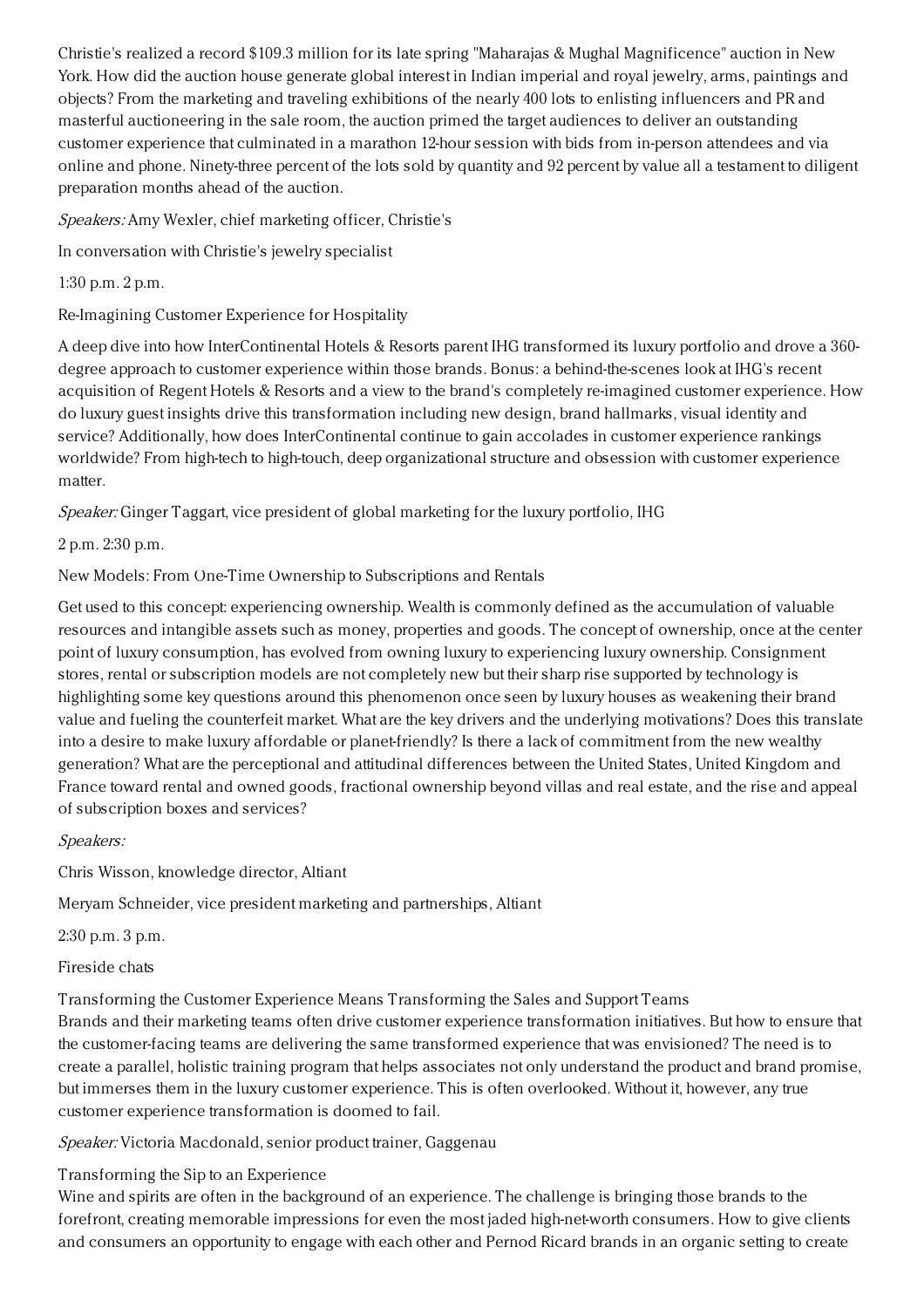## lifelong affinity?

Speaker: Kate Zaman, director of prestige new business development, Pernod Ricard USA

In conversation with Mickey Alam Khan, editor in chief, Luxury Daily

3 p.m. 3:30 p.m.

Networking Break

3:30 p.m. 4 p.m.

Focusing on the Relationship, Not the Transaction

When cost is not the main motivation in the decision-making process for today's luxury consumer, how do luxury brands differentiate themselves from the competition and maintain customer loyalty? Some of the most discerning customers today are those using private jets as their primary source for travel, and attracting these savvy flyers can be difficult and expensive. More difficult than attracting them to use the product for the first time is earning their loyalty so that they become frequent users and brand ambassadors amongst their very influential and powerful networks. It is key to focus on a purely private experience that is personalized specifically to the passengers on each on every flight. Understanding a client's needs and expectations, and creating a curated experience without the client needing to ask, truly creates the feeling the passengers are right home on every flight. Focusing on the relationship with clients rather than the transaction has been a key recipe to high retention rates and decreased client acquisition costs.

Speaker: Anthony Tivnan, president/co-owner, Magellan Jets

4 p.m. 4:30 p.m.

Turning Shopping Into the Ultimate Customer Experience

South Coast Plaza in Costa Mesa, CA, is a global shopping destination with more than 250 boutiques, critically acclaimed restaurants, the Westin South Coast Plaza Hotel and the celebrated Segerstrom Center for the Arts all within a sparkling retail environment. As more retail transactions move online and to mobile, South Coast Plaza is proof that bricks-and-mortar retail can be a transformative experience for shoppers who seek emotional and joyous affirmation while making purchases that elevate their daily lives. How does this shopping center succeed in delivering deliberative and responsive customer experience to shoppers who want for nothing and yet come back for more?

Speaker: Debra Gunn Downing, executive director for marketing, South Coast Plaza

4:30 p.m. 5 p.m.

## Customer Experience Begins in the First 30 Seconds

Karl Lagerfeld used to measure distance in New York by how far everything was from The Pierre hotel. Yves St Laurent made The Pierre his home, as did Coco Chanel, Elizabeth Taylor and Eddie Fisher. Valentino made The Pierre the center of the fashion world. What was the draw? Originally founded more than 85 years ago as a "majestic monument to simplicity, beauty and refinement," The Pierre still carries its glamour and grandeur like no other hotel can. Understanding how to continuously create an unforgettable experience for a highly discerning customer is what helps The Pierre command the trust, respect and loyalty of residents, guests and the trade. At the Taj Hotelsowned Pierre, the customer experience begins in the first 30 seconds they enter the lobby. The art is in understanding how guests from all over the world define the ultimate customer experience. The Pierre defines best practice measured against unique key performance indicators.

Speaker: Franois-Olivier Luiggi, general manager, The Pierre

5 p.m. 5:15 p.m.

3 Next Steps for LuxeCX Attendees

You have heard the experts. What to do next? How to make these ideas actionable?

Speaker: Mickey Alam Khan, editor in chief, Luxury Daily

Conference wraps Luxury Daily reserves the right to alter the agenda or change the venue. Refunds will not be given after 12.01 a.m. on